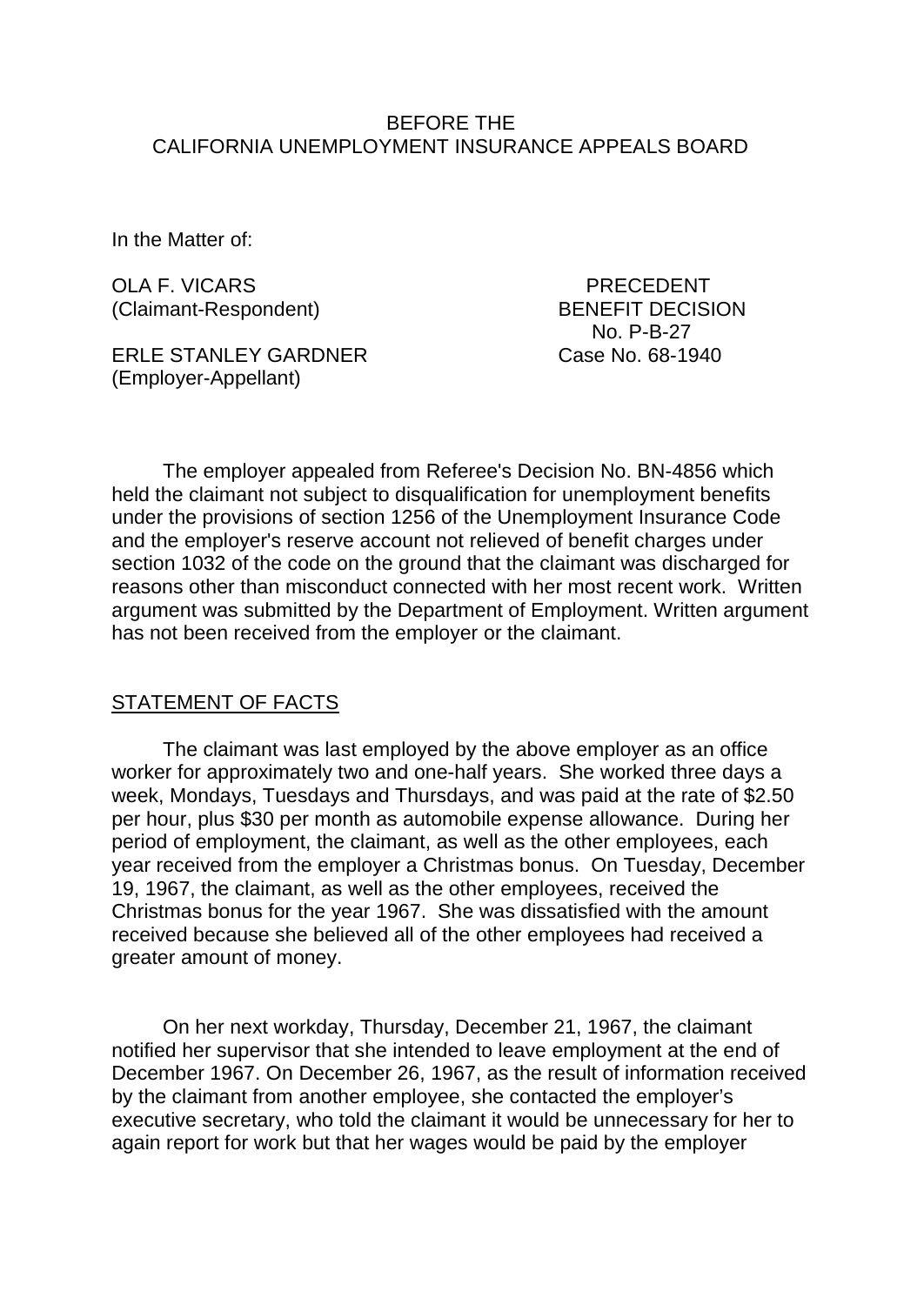through the effective date of her resignation. The claimant did not again report for work but did receive pay for the days remaining in December.

P-B-27

The claimant testified that she believed the conditions under which she worked were somewhat unsatisfactory in that, in her opinion, the work area to which she was assigned was poorly lighted and extremely crowded. She was unable, she testified, to easily perform the duties of her job because the desk to which she was assigned was not suitable to the work she was performing. She testified that on occasion she had mentioned to her supervisor that, in her opinion, the work area was small and poorly lighted. However, she took no overt action to attempt to alleviate the conditions which she considered to be unsatisfactory. She did testify that she submitted her resignation on December 21 because "the final straw was the bonus."

There was no indication in the record that the employer was dissatisfied with the claimant's work performance or contemplated terminating the claimant's employment prior to her announced intention to resign.

The claimant filed her claim for unemployment insurance benefits effective January 14, 1968.

# REASONS FOR DECISION

Section 1256 of the California Unemployment Insurance Code provides for the disqualification of a claimant, and sections 1030 and 1032 of the code provide that an employer's reserve account may be relieved of benefit charges if it is found that the claimant voluntarily left his moat recent work without good cause or with discharged for misconduct connected with his most recent work.

In this case, the claimant informed the employer that it was her intention to leave employment on a specific date in the near future. Upon receipt of this information, the employer informed the claimant that it was unnecessary for her to continue on in employment until the effective date of her resignation.

Similar factual situations have been before the Unemployment Insurance Appeals Board where a claimant's employment was terminated by the employer prior to the effective date of the claimant's resignation. For example, in Benefit Decision No. 5581, the claimant, on October 7, notified his employer of his intention to leave work at the end of the following week. On October 8, the employer discharged the claimant. Subsequently, the claimant,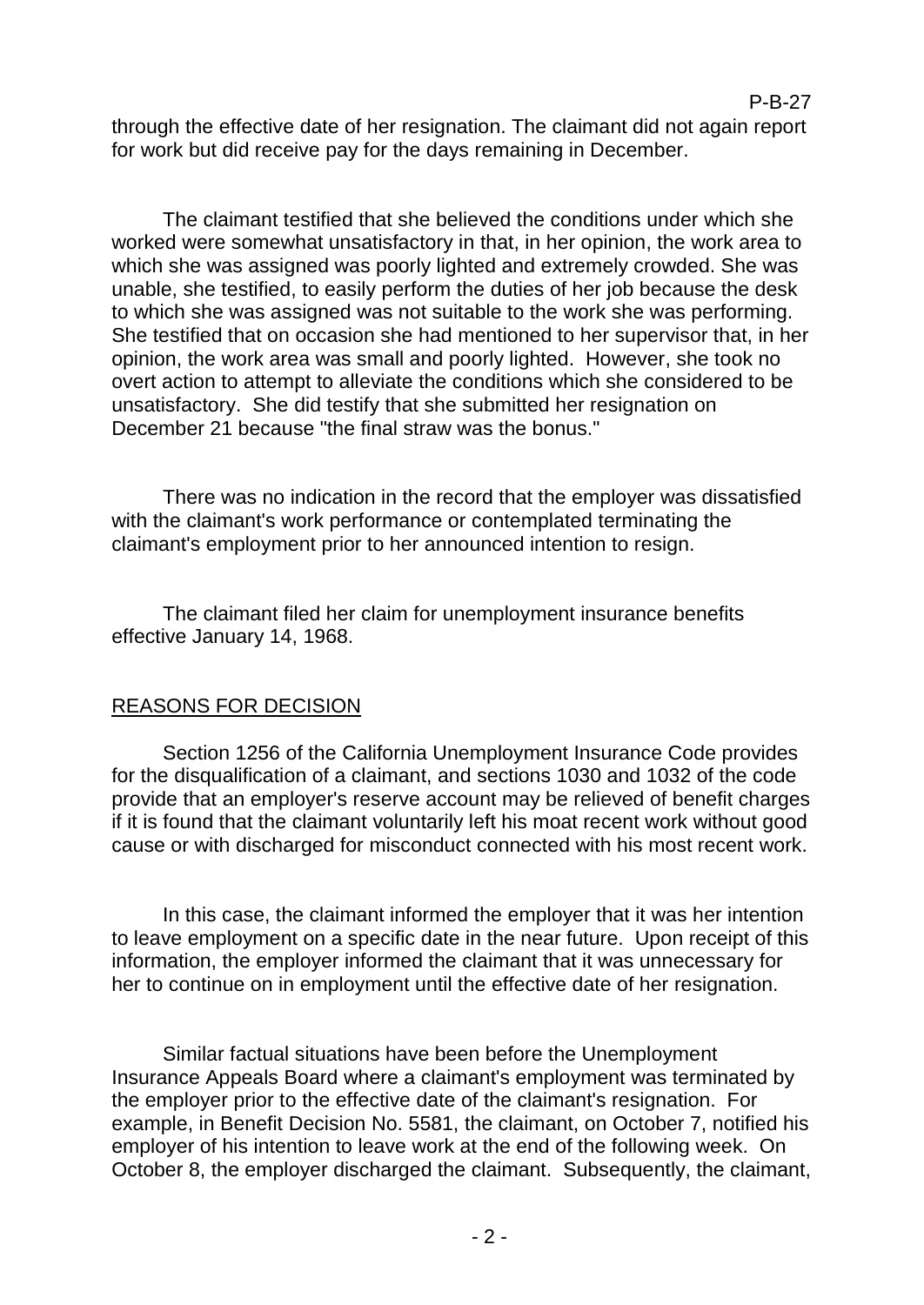through intervention of his union, succeeded in obtaining payment for the balance of his wages to the effective date of his resignation.

In Benefit Decision No. 6784, the claimant informed the employer on June 15 of his intention to resign at the close of business on July 27. On July 24, the employer advised the claimant that it would be unnecessary for him to return to work although he was paid wages for July 26 and 27.

In all of these cases, it was held that the claimants were discharged by the employer.

These conclusions were based on the reasoning that the voluntary act of the employee in submitting his resignation was supplanted by the equally voluntary act of the employer as the proximate cause of the termination of employment. That is, where the claimant set a specific date in the future as the date on which he would leave employment, the employer became the moving party in the termination of employment when he accelerated the date of the claimant's unemployment. In these cases we did not consider it necessary to decide if the claimant had good cause for submitting the resignation since we concluded that the employer was the moving party in the termination of the claimant's employment.

In deciding cases under the Unemployment Insurance Code, we adhere to the principle of stare decisis. However, when experience or better reasoning shows that former decisions have been in error, we believe that it is incumbent upon us to overrule or modify those decisions.

We now believe that the reasoning followed in the cited decisions above is not in accordance with the legislative intent set down in section 100 of the Unemployment Insurance Code, wherein it is stated:

"The Legislature therefore declares that in its considered judgment the public good and the general welfare of the citizens of the State require the enactment of this measure under the police power of the State, for the compulsory setting aside of funds to be used for a system of unemployment insurance providing benefits for persons unemployed through no fault of their own, and to reduce involuntary unemployment and the suffering caused thereby to a minimum." (Emphasis added)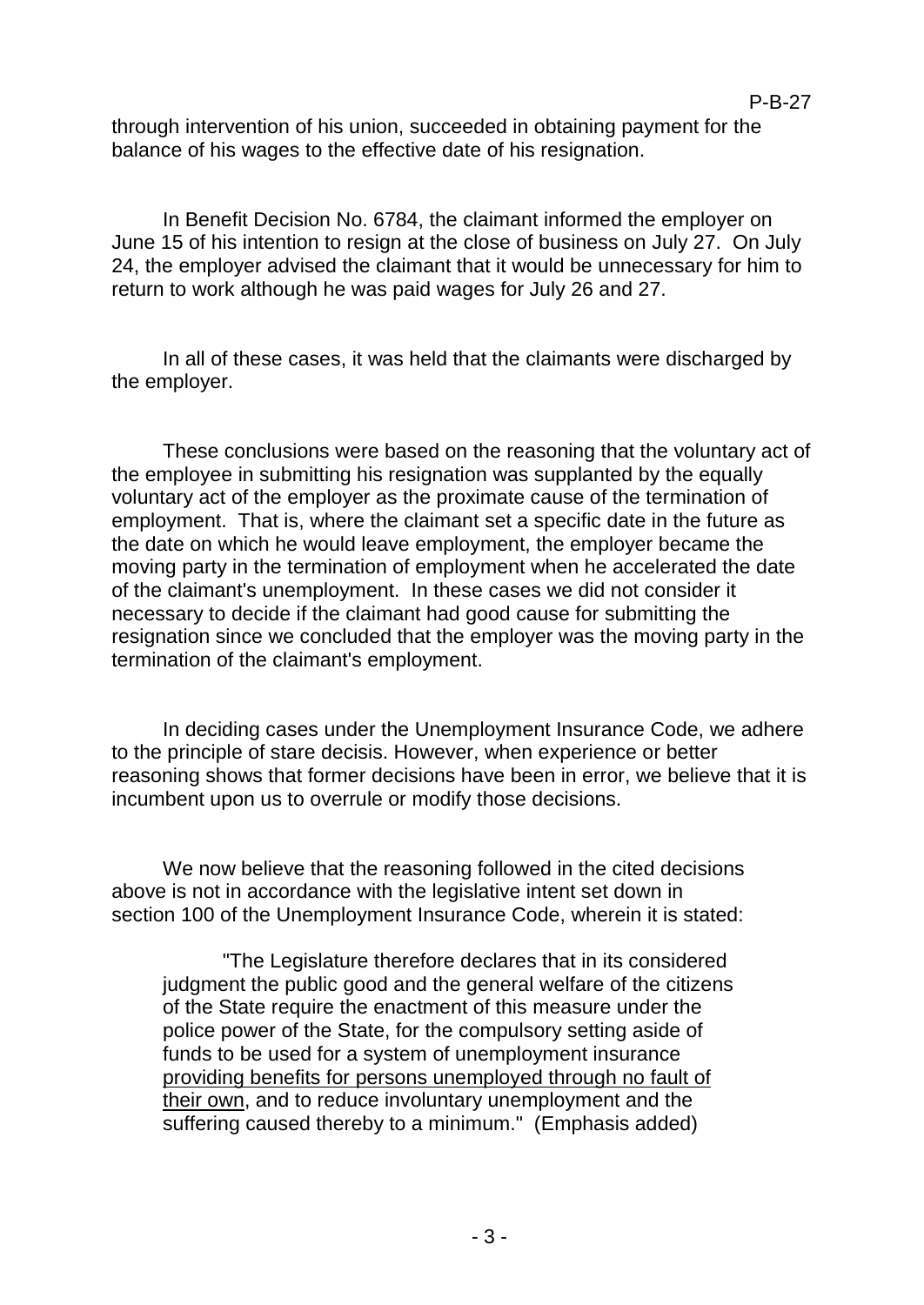## P-B-27

Although the claimant stopped working prior to the effective date of her resignation, the employer continued her wages through that date. The claimant in effect was paid wages for not working and suffered no loss by the action of the employer in accelerating the last day to work. That is, the claimant's unemployment was caused by her voluntary action in submitting her resignation and the action of the employer did not change this basic reason for the claimant's unemployment. She is not unemployed through no fault of her own, and we conclude that she voluntarily left her most recent work.

Since we have held that the claimant voluntarily left her work, it is necessary to decide if she established good cause for so doing.

The phrase "good cause" is neither defined in the Unemployment Insurance Code nor in administrative regulations of the Department of Employment or of this board. We have considered many times the concept of "good cause" within the meaning of section 1256 of the code. Bearing in mind the provisions of both sections 100 and 1256 of the code, we have determined in the past that there is good cause for the voluntary leaving of employment only in those cases where the reasons for such action are of a compelling nature.

In establishing this standard over the years, this board evolved and enunciated the principle that there is good cause for the voluntary leaving of work when the facts disclose a real, substantial, and compelling reason of such nature as would cause a reasonable person genuinely desirous of retaining employment to take similar action.

Similar standards in varying language have been adopted by our courts. A consideration of the concept of good cause under the code in California Portland Cement Company v. California Unemployment Insurance Appeals Board, 178 Cal. App. 2d 263, 3 Cal. Rptr. 37, led the appellate court to cite with approval Bliley Electric Company v. Unemployment Compensation Board of Review, 158 Pa. Super. 548, 45 A. 2d 898, wherein the Pennsylvania court stated in considering a statute similar to our own:

" . . . However, in whatever context they appear, they connote, as minimum requirements, real circumstances, substantial reasons, objective conditions, palpable forces that operate to produce correlative results, adequate excuses that will bear the test of reason, just grounds for action, and always the element of good faith."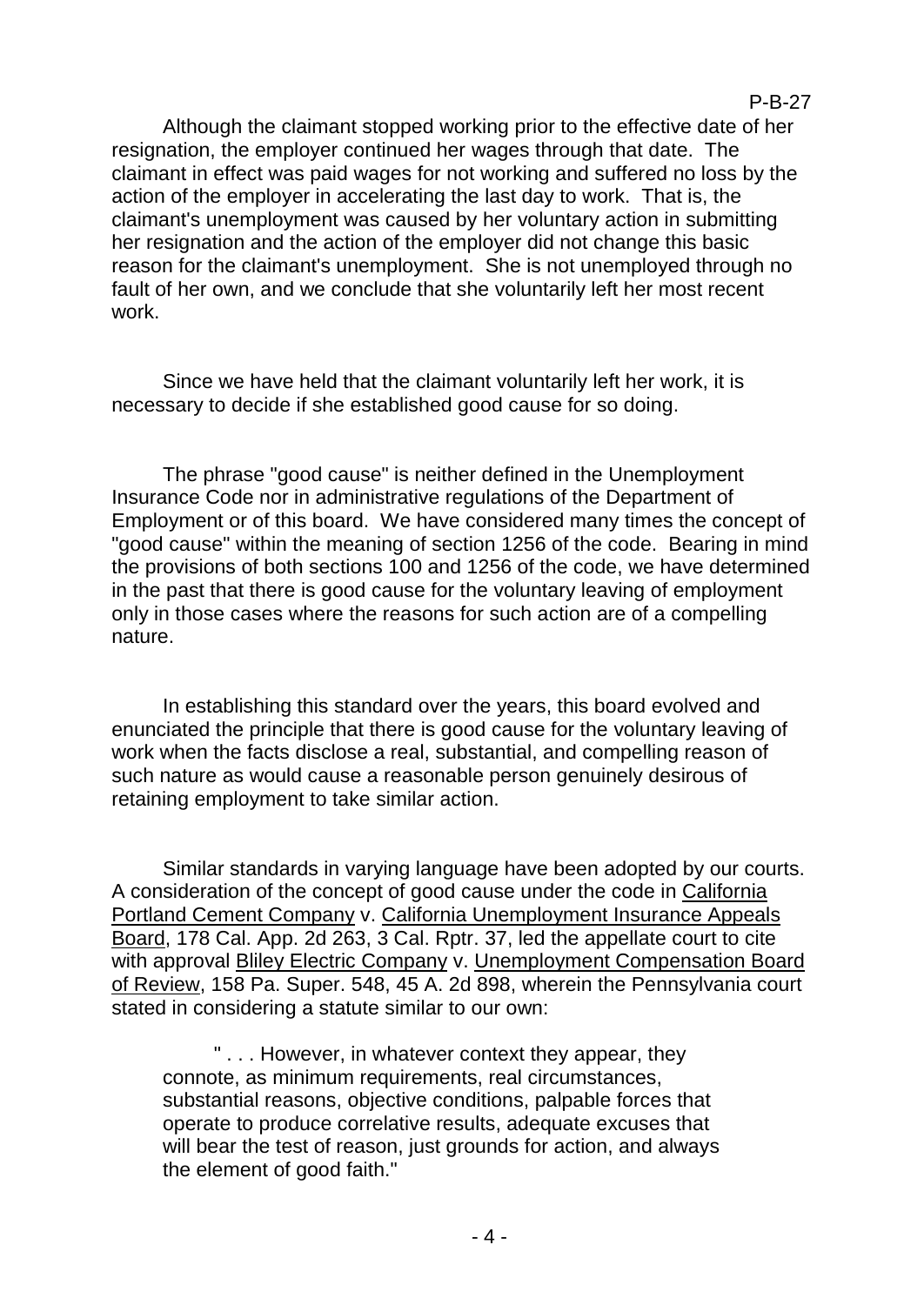#### P-B-27

The court further stated in California Portland Cement that establishment of good cause under the code is, in effect, the drawing of a legal conclusion from a particular set of facts, and that good cause cannot be determined in the abstract any more than any other legal conclusion.

Although the claimant has testified that she was unhappy with the working conditions, she had been working under the same conditions for approximately two and one-half years. She submitted her resignation when she was dissatisfied with the bonus (or gift) with which the employer provided her. There was no indication that the employer was under any kind of a contractual obligation to give to the claimant any specific amount of money as a bonus or gift, or actually to give her any bonus at all. Under these circumstances, we conclude that the claimant's reasons for leaving employment did not constitute good cause within the meaning of sections1256 and 1030 of the code.

In view of the conclusion arrived at in this case, Benefit Decisions Nos. 5581, 6784, and other prior decisions which, on similar facts, arrive at a result different than that herein, are overruled.

## **DECISION**

The decision of the referee is modified. The claimant voluntarily left her most recent work without good cause and is subject to disqualification under section 1256 of the code. The employer's reserve account is relieved of benefit charges under section 1032 of the code.

Sacramento, California, October 17, 1968.

# CALIFORNIA UNEMPLOYMENT INSURANCE APPEALS BOARD

ROBERT W. SIGG, Chairman

# DONALD D. BLEWETT

CLAUDE MINARD

# LOWELL NELSON

# JOHN B. WEISS